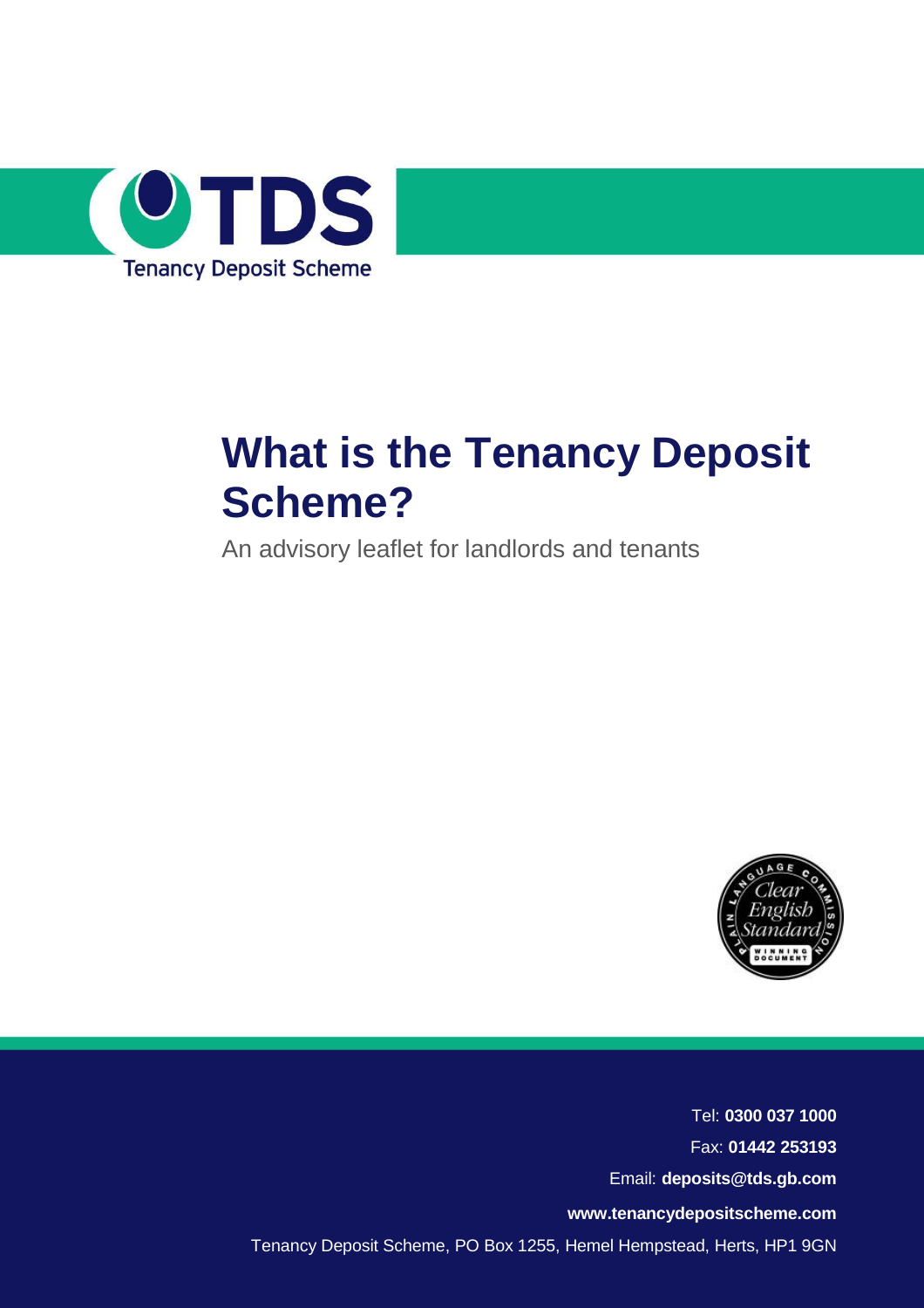# **What is TDS?**

The Tenancy Deposit Scheme (TDS) is run by The Dispute Service Ltd. It is an insurancebacked tenancy deposit protection scheme authorised by the government.

TDS has two main roles:

- To protect deposits.
- To help resolve disputes about deposits.

# **What is tenancy deposit protection?**

Tenancy deposit protection applies to all deposits for assured shorthold tenancies that started in England or Wales on or after 6 April 2007. By law, a landlord or agent who receives a deposit for such a tenancy must protect the deposit.

Most residential tenancies in the private rented sector are assured shorthold tenancies, with some exceptions. For example, a tenancy cannot be an assured shorthold tenancy if:

- the tenant is a company;
- the rent is more than £100,000 a year;
- the tenancy is for a holiday let; or
- a university or college rents the accommodation to its students.

Tenancy deposit protection means:

- protecting a tenant's deposit with a government-authorised scheme such as TDS;
- providing the tenant with prescribed information about where their deposit is being protected and how it will be managed.

Tenancy deposit protection schemes can be one of two kinds:

- Custodial this is where the scheme itself holds the deposit during the tenancy.
- Insurance backed this is where the landlord or agent holds the deposit during the tenancy, but must give it to the scheme at the end of the tenancy if there is a dispute. The scheme is insured because this guarantees that tenants will always get back the money to which they are entitled. TDS is an insurance-backed scheme.

# **Each tenancy deposit scheme has its own rules setting out in detail how it operates. The TDS Rules are available from the TDS website and on request.**

# **What are the legal requirements?**

These are contained in sections 212–215 of, and Schedule 10 to, the Housing Act 2004 (as amended). Tenancy deposit protection applies to money received by a landlord or agent that is meant to be held as security in case a tenant does not comply with their obligations.

The landlord or agent must comply with the initial requirements of an authorised tenancy deposit protection scheme within 30 days of receiving the deposit. To protect a deposit with TDS, the landlord or agent needs to belong to the scheme, register the deposit on the TDS tenancy database, and pay a membership subscription or deposit protection charge.

A TDS member (landlord or agent) must also give the tenant 'prescribed information'. This information is set out in the Housing (Tenancy Deposits (Prescribed Information) Order 2007. It must also be given to anyone who paid the deposit on the tenant's behalf.

The prescribed information includes the contact details of the landlord and tenant, the rented property's address, the deposit amount and this leaflet. The landlord or agent must also specify which tenancy agreement clauses say how the deposit can be used.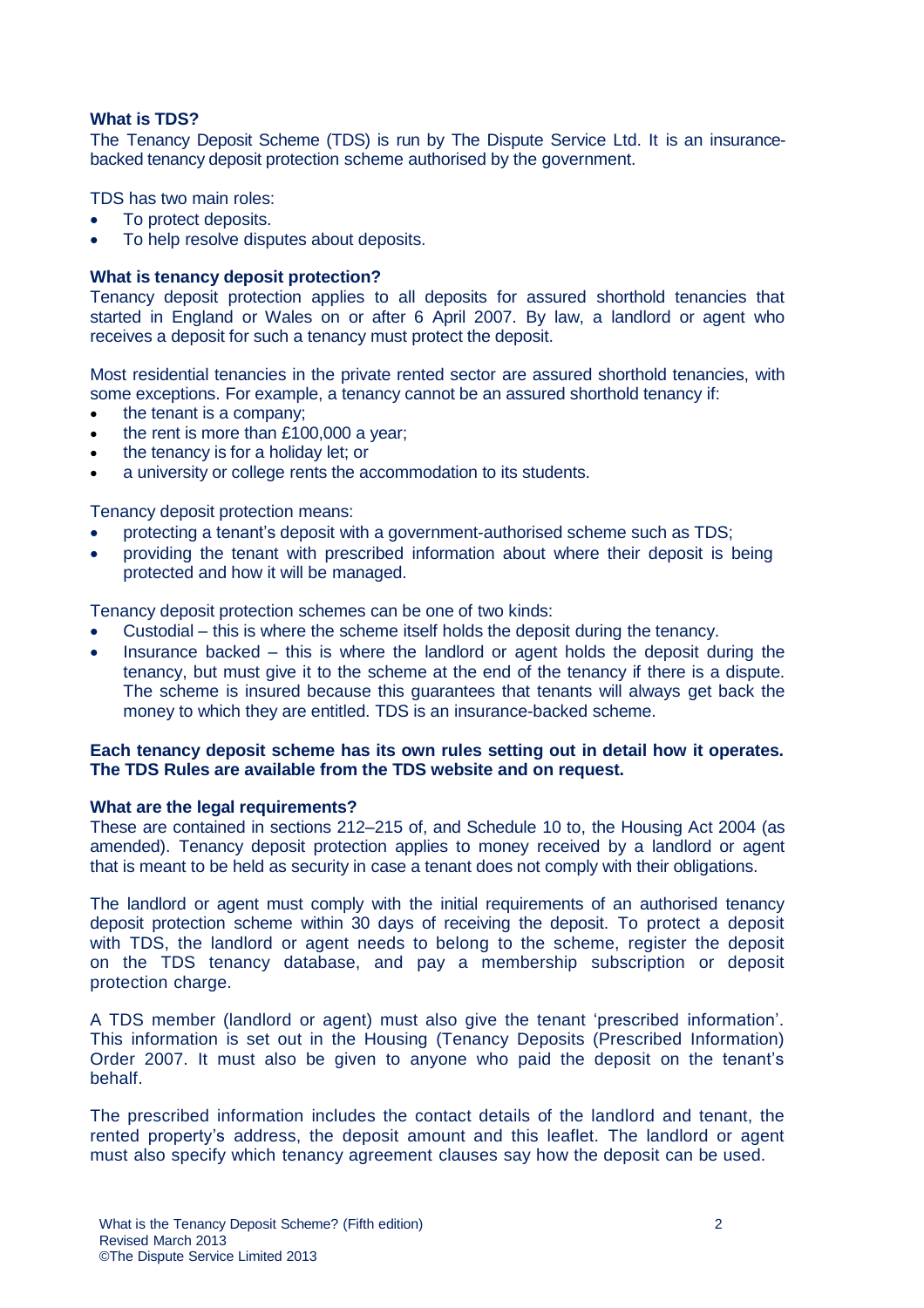Tenants must be given the opportunity to:

- check any document the landlord provides containing prescribed information; and
- sign it to confirm the information is accurate.

#### **What if the landlord or agent does not comply?**

A landlord or agent should protect the deposit in an authorised scheme and provide the tenant (and any sponsor) with the prescribed information within 30 days of receiving the deposit. If they don't do so, then the tenant (or the person who paid the deposit) can take the landlord or agent to court. The court can order the landlord or agent to protect the deposit or repay it to the tenant. The court can also order the landlord or agent to pay the tenant compensation of between one and three times the deposit's value.

A landlord who has not correctly protected a deposit cannot serve a notice to end the tenancy and regain possession of it under section 21 of the Housing Act 1988. The landlord can only serve such a 'section 21 notice' after the deposit has been repaid or after any court case about the deposit has ended.

A landlord who has not given the tenant prescribed information within 30 days must not issue a section 21 notice until the prescribed information has been given. If this takes place more than 30 days after the landlord or agent received the deposit, the tenant can still apply to court for compensation of between one and three times the deposit's value.

TDS cannot award compensation to tenants if a landlord or agent fails to comply with the law relating to tenancy deposit protection. This can only be dealt with by the courts.

#### **Is my deposit protected?**

Tenants can check if their deposit is registered with TDS by visiting [www.tenancydepositscheme.com.](http://www.tenancydepositscheme.com/) If tenants have received a Tenancy Deposit Protection Certificate, they should enter the code number from that certificate. Alternatively they can enter their surname, the deposit amount, the tenancy postcode, and the date their tenancy started.

If a member informs TDS that the protection of a deposit should be ended, TDS will make reasonable efforts to inform the tenant before ending the protection.

If the tenancy has not ended, the tenant (or one of the joint tenants) can object to the ending of deposit protection by phoning the TDS customer contact centre.

If the tenancy has ended and the tenant is not satisfied with the proposed split of the deposit, then the tenant can ask TDS to resolve the dispute within three months after the end of the tenancy.

## **What happens to the deposit after the landlord or agent receives it?**

The landlord or the agent will hold the deposit during the tenancy. The tenancy agreement should state who receives any interest it makes.

# **What happens to the deposit at the end of the tenancy?**

If there is no dispute about the return of the deposit at the end of the tenancy, the landlord or agent must pay the deposit to the tenant without delay, less any deductions that the tenant has agreed.

If there is a dispute about the return of the deposit or about proposed deductions, the parties should try to reach agreement without delay. Most disputes are resolved informally in this way. But if the deposit has not been returned to the tenant within 10 days of the tenant asking for it, any of the parties can ask TDS to resolve the dispute.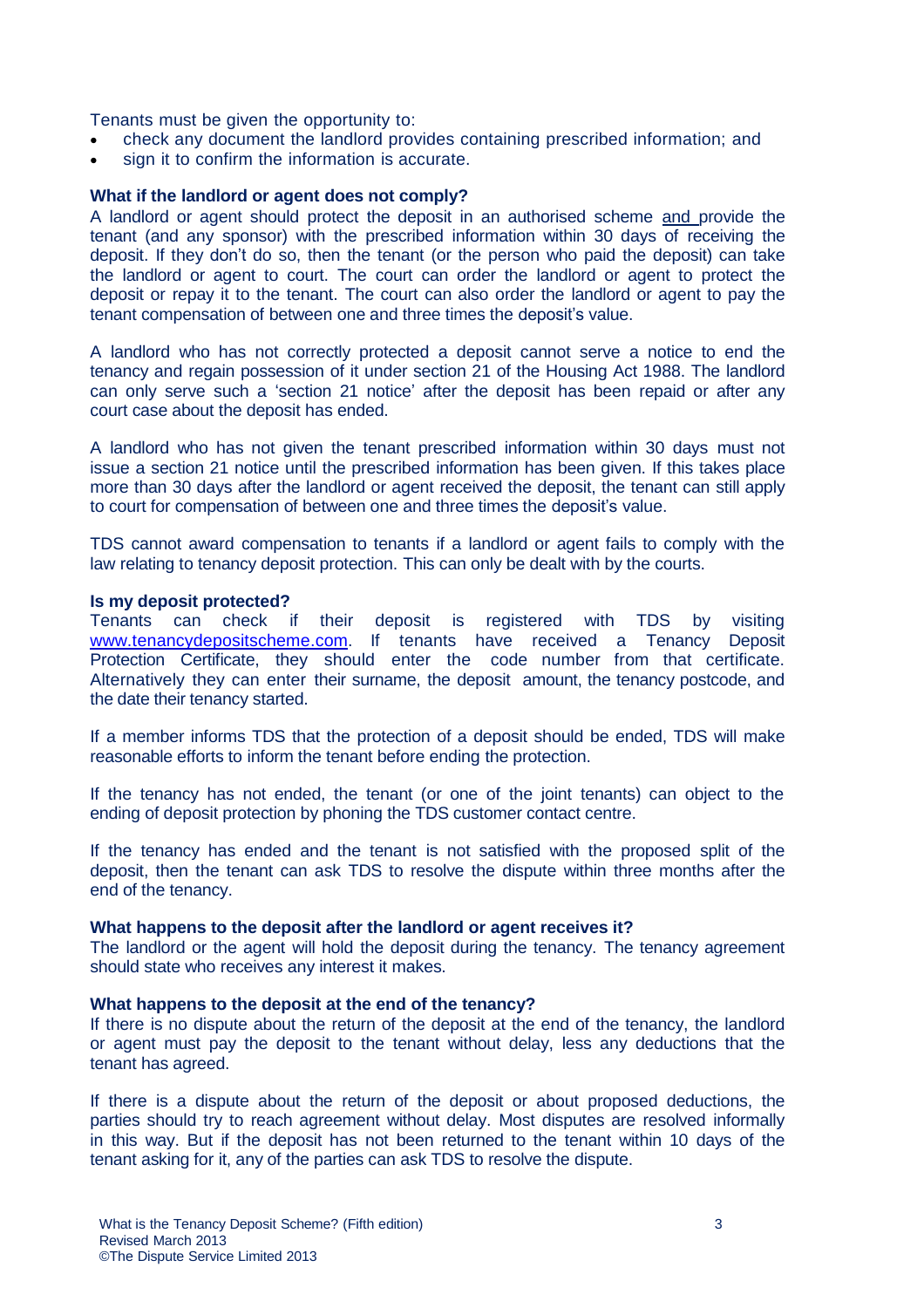# **If there is a dispute, what happens to the deposit?**

The landlord or agent can make a payment from the deposit if:

- both landlord and tenant have agreed; or
- the court has ordered the deposit to be paid; or
- TDS directs them to send the money to TDS.

Once TDS has been asked to resolve a deposit dispute, the landlord or the agent must send the disputed amount to TDS. By this time, the landlord or agent should have paid the tenant any part of the deposit that is not an agreed deduction or in dispute.

If whoever is holding the deposit does not send the disputed deposit amount to TDS, TDS will take legal action to recover it. This will not delay TDS in resolving the dispute. If the deposit holder cannot pay the disputed amount, for example because it has become insolvent, TDS will arrange the adjudication, pay the tenant the amount awarded by the adjudicator and make a claim to its insurers. The law requires TDS to guarantee only that the tenant receives the amount they are entitled to.

## **How are disputes resolved?**

The person who wishes to send the dispute to TDS can do this online or by completing a **Dispute Application Form** giving details of the dispute, and any relevant supporting documents.

The deposit holder must then send the disputed amount to TDS. It will copy the dispute details to the other parties and give them 10 working days to consent to TDS resolving the dispute, respond to the claim, and send in their evidence.

If all the parties agree to TDS resolving the dispute, TDS will appoint an impartial adjudicator to make a binding decision, normally within 28 days of receiving the parties' consent to resolving the dispute. If landlords and agents do not reply, they are treated as consenting. In all these cases, the adjudicator will normally make a decision within 28 days after the deadline for giving evidence.

Within a further 10 days of the adjudicator's decision, TDS will pay the amount due to each party.

The adjudicator's decision will be based only on the evidence sent to TDS – there will be no hearing or visit to the property.

The adjudicator's decision is final. There is no right of appeal to TDS or to the government department in charge of the tenancy deposit protection schemes.

Further details are set out in **The Tenancy Deposit Scheme Rules for the Independent Resolution of Tenancy Deposit Disputes** at [www.tenancydepositscheme.com.](http://www.tenancydepositscheme.com/)

## **What if the landlord or tenant can't be contacted at the end of the tenancy?**

TDS cannot resolve a dispute if it cannot contact the parties to get their consent to TDS being involved. In these circumstances, the deposit holder must do the following:

- Make every practical effort over a reasonable period of time but not for longer than it would take TDS to resolve a dispute – to contact the (ex)-tenant/landlord using information readily available.
- Assess any damage, rent arrears and any other likely deductions from the deposit as they would normally do.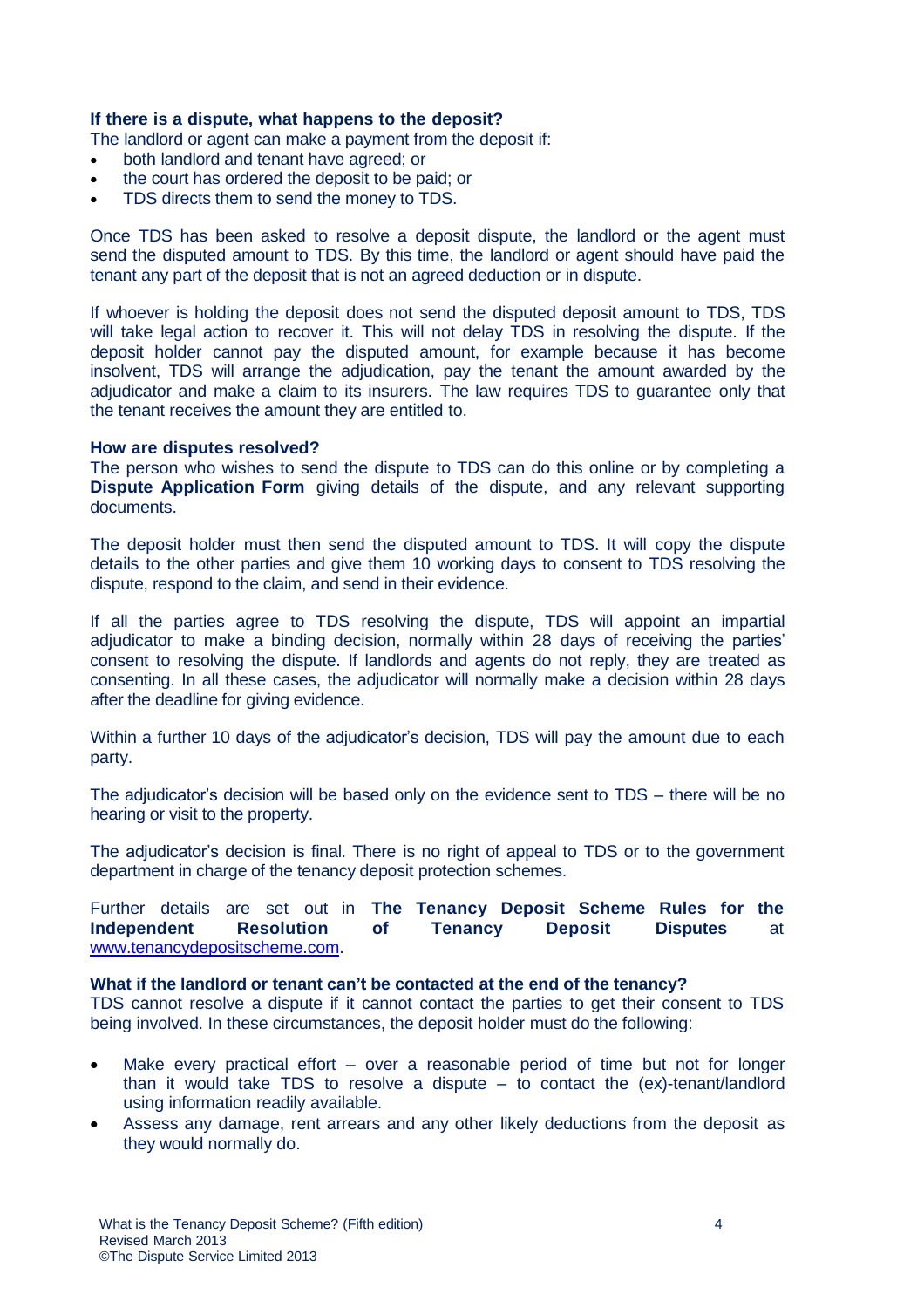Split the deposit, pay the party who is present the appropriate amount, and transfer the amount due to the absent tenant/landlord to a suitably chosen 'Client suspense (bank) account'.

The deposit holder should make a formal record of these activities and support it with suitable documents.

After enough time (usually at least six years) has passed from the last contact with the absent tenant/landlord, the deposit holder may then donate the absent party's share to a suitable registered charity – subject to a binding promise from the deposit holder that it would immediately pay from its own pocket any valid claim it later received from the beneficial or legal owner.

If the absent tenant/landlord returns within that time and seeks to dispute the allocation of the deposit, TDS may offer to adjudicate.

# **Is adjudication better than going to court?**

Deposit disputes need to be resolved quickly and cheaply. Tenants usually need the money as a deposit on their next property, and landlords need to know how much will be available to spend on things like redecoration, damage or repairs. Going to court takes time and can be expensive and stressful.

If TDS protects a deposit and the dispute goes to court, the disputed amount must be sent to TDS. TDS will distribute the deposit once it receives a final court order showing what is to happen to the deposit.

TDS can only resolve a dispute if the deposit has been registered with TDS. If a deposit has not been registered, the parties will have to go to court if they cannot agree a settlement.

Sometimes landlords or tenants prefer to go to court. It might be better for a landlord to go to court if they have a big claim that is well above the deposit. It might be better for a tenant to go to court if they have a counterclaim – say if they had to pay for boiler repairs because the heating did not work for several weeks. TDS cannot deal with counterclaims.

Where TDS cannot accept a dispute for adjudication, TDS will notify any other party to the dispute that this has happened. The other party to the dispute may then choose to go to court or rely on the agent's judgment if the agent is holding the deposit.

## **What can TDS deal with?**

Using the TDS dispute resolution service is not compulsory. If either the landlord or tenant does not agree to use the service, one of them could choose to go to court.

TDS can only deal with disputes about the deposit itself, and cannot make awards that are for more than the disputed deposit. If a larger amount is disputed, you may need to go to court. TDS cannot deal with counterclaims by tenants – such as a claim for disrepair. If you are a tenant and you wish to bring a counterclaim against your landlord, you will need to go to court.

TDS cannot deal with disputes between individual tenants, or between landlords and their agents. TDS does not act as a regulator and cannot order changes in trading practices, close down businesses, or prosecute landlords or agents. However, it does try to raise standards in the private rented sector by educating tenants, landlords and agents about the cause of disputes and how to avoid them.